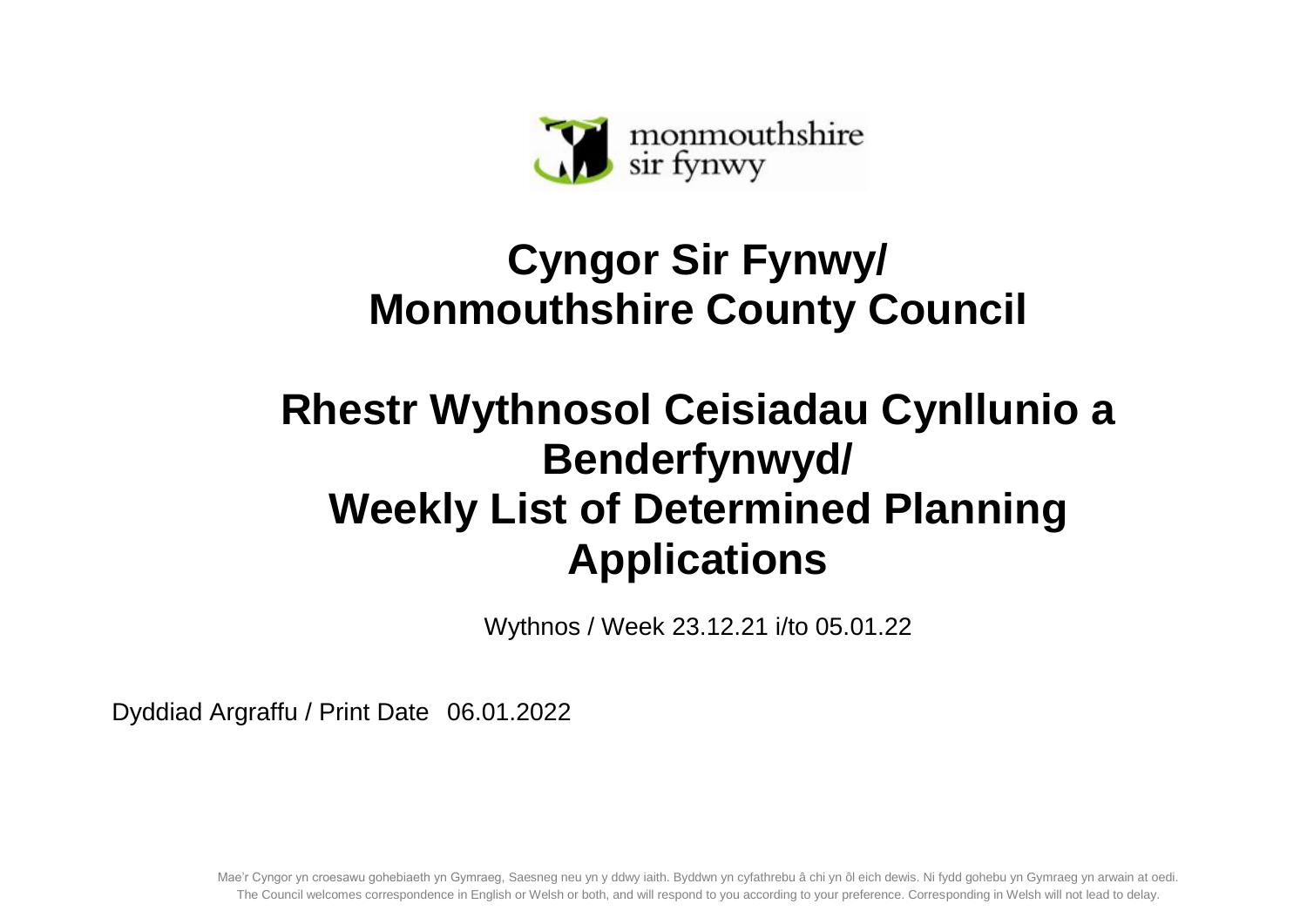| Ward/Ward                                                              | <b>Rhif Cais/</b><br><b>Application</b><br><b>Number</b> | Disgrifia d o'r<br>Datblygiad/<br><b>Development</b><br><b>Description</b>                                                                                                                                                                                                                                      | <b>Cyfeiriad Safle/</b><br><b>Site Address</b>                                                             | Penderfyniad/<br><b>Decision</b> | Dyddiad y<br>Penderfyniad/<br><b>Decision Date</b> | <b>Lefel Penderfyniad/</b><br><b>Decision Level</b> |
|------------------------------------------------------------------------|----------------------------------------------------------|-----------------------------------------------------------------------------------------------------------------------------------------------------------------------------------------------------------------------------------------------------------------------------------------------------------------|------------------------------------------------------------------------------------------------------------|----------------------------------|----------------------------------------------------|-----------------------------------------------------|
| <b>Crucorney</b><br>Plwyf/ Parish:<br>Grosmont<br>Community<br>Council | DM/2021/01983                                            | Proposed new<br>agricultural building for<br>the storage of hay and<br>machinery.                                                                                                                                                                                                                               | Llwyn Y Bari Barn<br>Old Court Road<br>Llanvetherine<br>Abergavenny<br>Monmouthshire<br>NP78RN             | Acceptable                       | 23.12.2021                                         | <b>Delegated Officer</b>                            |
| <b>Cantref</b><br>Plwyf/ Parish:<br>Abergavenny<br><b>Town Council</b> | DM/2021/01656                                            | Two storey extension to<br>rear of existing property.                                                                                                                                                                                                                                                           | 81 North Street<br>Abergavenny<br>Monmouthshire<br>NP77EB                                                  | Refuse                           | 23.12.2021                                         | <b>Delegated Officer</b>                            |
| <b>Cantref</b><br>Plwyf/ Parish:<br>Abergavenny<br><b>Town Council</b> | DM/2021/01677                                            | Erection of an oak<br>framed summerhouse<br>inclusive of shed to rear<br>garden.                                                                                                                                                                                                                                | 4 Belgrave Road<br>Abergavenny<br>Monmouthshire<br>NP777AL                                                 | Approve                          | 23.12.2021                                         | <b>Delegated Officer</b>                            |
| Lansdown<br>Plwyf/ Parish:<br>Abergavenny<br><b>Town Council</b>       | DM/2021/01924                                            | On behalf of the<br>Applicant,<br>Monmouthshire CC<br>(Education) and the<br>Welsh Government,<br>Asbri Planning write to<br>formally request a<br>Screening Opinion, as to<br>whether Environmental<br><b>Impact Assessment</b><br>(EIA) is required for the<br>proposed redevelopment<br>of the existing King | King Henry Viii<br>Comprehensive<br>School<br>Old Hereford Road<br>Abergavenny<br>Monmouthshire<br>NP7 6EP | Not EIA<br>Development           | 23.12.2021                                         | <b>Delegated Officer</b>                            |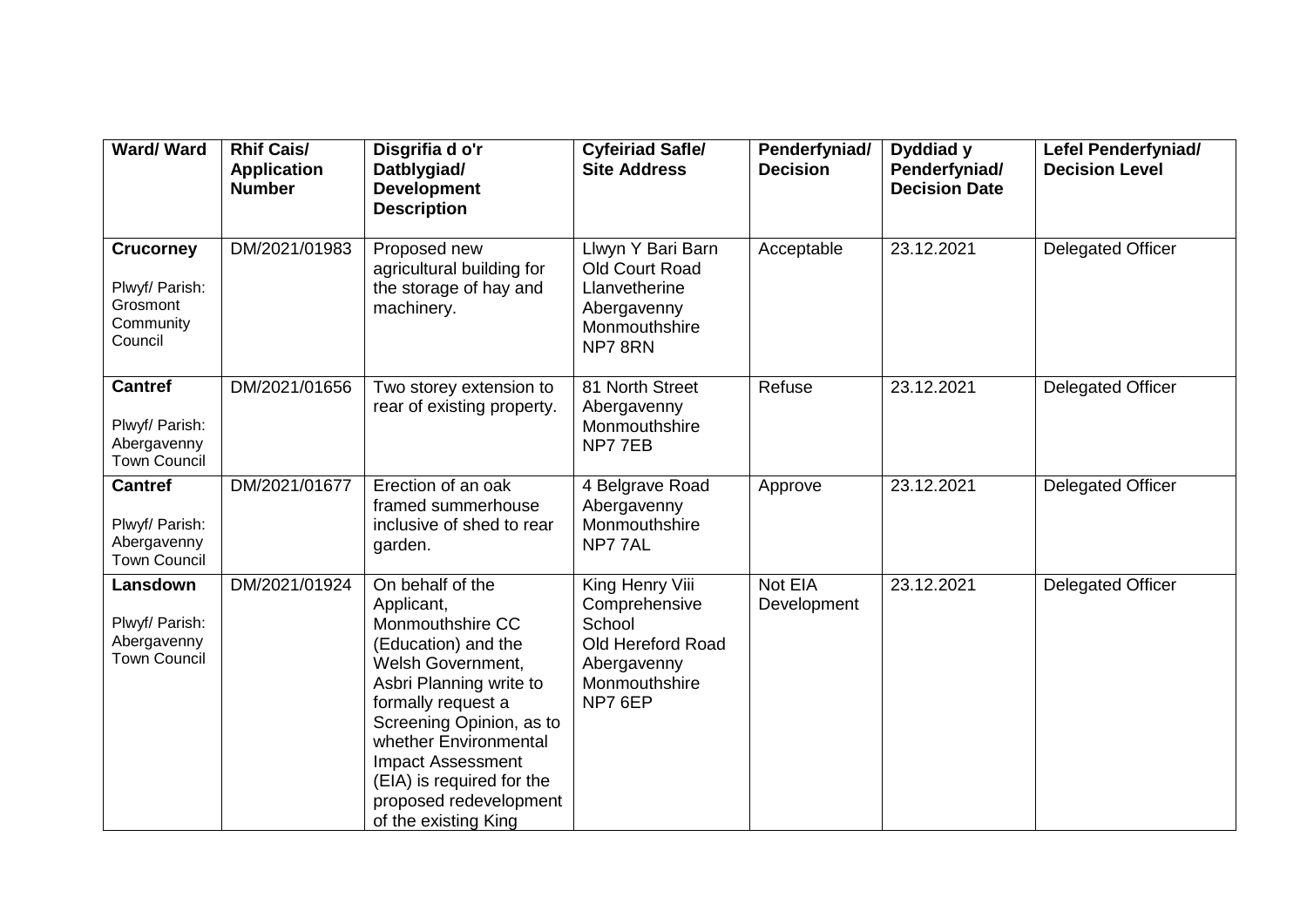|                                                                                                  |               | <b>Henry VIII Secondary</b><br>School site.                                 |                                                                                                                    |         |            |                          |
|--------------------------------------------------------------------------------------------------|---------------|-----------------------------------------------------------------------------|--------------------------------------------------------------------------------------------------------------------|---------|------------|--------------------------|
| Wyesham<br>Plwyf/ Parish:<br>Monmouth<br><b>Town Council</b>                                     | DM/2021/01912 | Single storey extension.                                                    | 15 Oak Crescent<br>Wyesham<br>Monmouth<br>Monmouthshire<br><b>NP25 3LB</b>                                         | Approve | 05.01.2022 | <b>Delegated Officer</b> |
| <b>Llanover</b><br>Plwyf/ Parish:<br>Llanarth<br>Community<br>Council                            | DM/2021/00301 | Detached garage block<br>for 3 car spaces with loft<br>stores/workshop over | <b>Oaklands</b><br>The Hill Farm<br><b>Hill Road</b><br>Bryngwyn<br><b>Usk</b><br>Monmouthshire<br><b>NP15 2JH</b> | Approve | 04.01.2022 | <b>Delegated Officer</b> |
| <b>Llanover</b><br>Plwyf/ Parish:<br>Llanover<br>Community<br>Council                            | DM/2021/01761 | Single storey extension.                                                    | Coed Vir Farm,<br>Llanddewi<br>Rhydderch<br>Abergavenny<br>NP7 9TU                                                 | Approve | 23.12.2021 | <b>Delegated Officer</b> |
| Raglan<br>Plwyf/ Parish:<br>Raglan<br>Community<br>Council                                       | DM/2021/01554 | Proposed oak framed<br>open fronted garage and<br>outside store             | Cefn Tilla Court<br>Cefn Tilla Road<br>Llandenny<br><b>Usk</b><br>Monmouthshire<br><b>NP15 1DG</b>                 | Approve | 23.12.2021 | <b>Delegated Officer</b> |
| <b>Trellech</b><br><b>United</b><br>Plwyf/ Parish:<br>Trellech<br>United<br>Community<br>Council | DM/2021/00765 | Two storey rear<br>extension.                                               | 2 May Cottages<br><b>School Road</b><br>The Narth<br>Monmouth<br>Monmouthshire<br><b>NP25 4QW</b>                  | Approve | 23.12.2021 | <b>Delegated Officer</b> |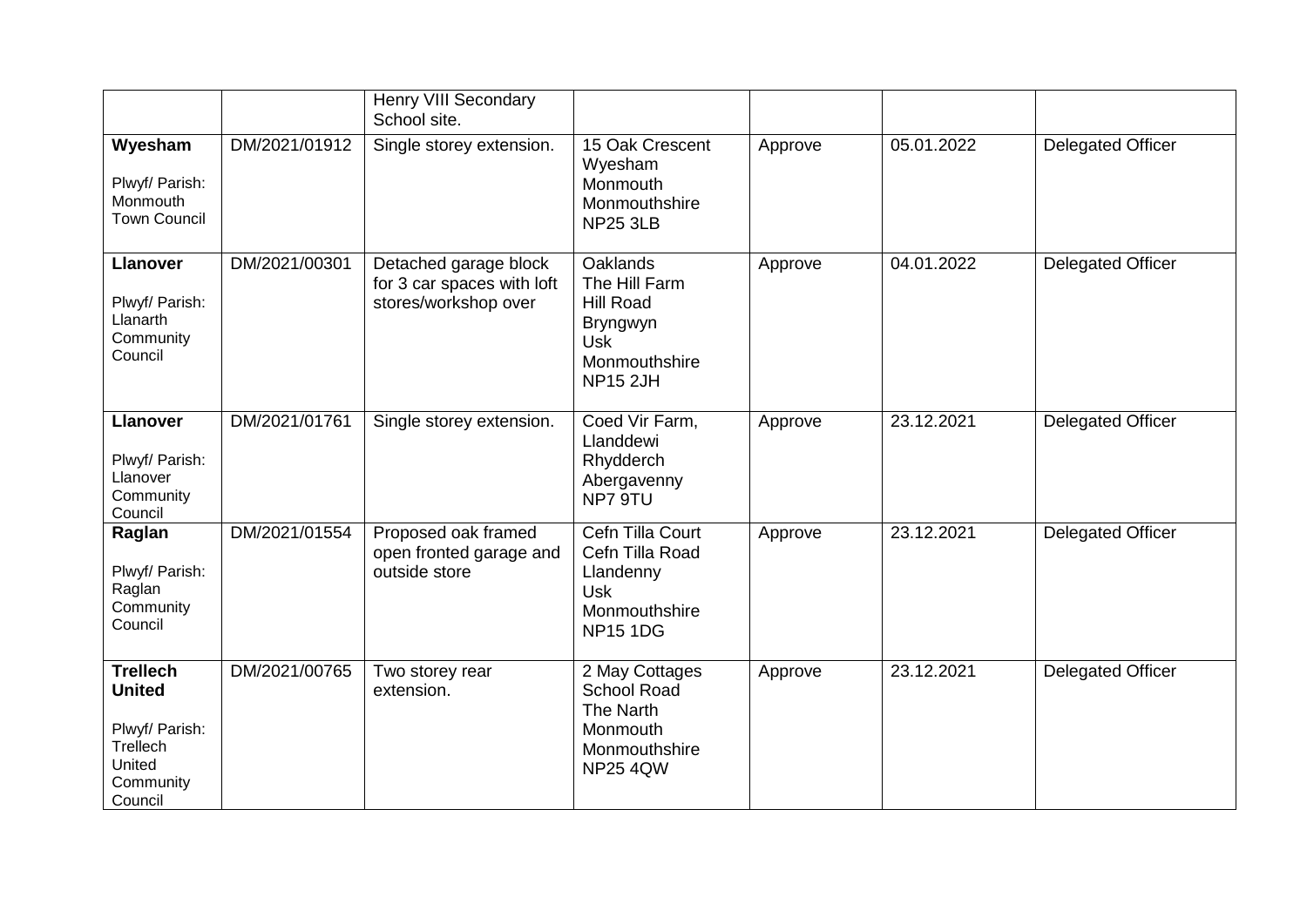| <b>Trellech</b><br><b>United</b><br>Plwyf/ Parish:<br>Trellech<br>United<br>Community<br>Council | DM/2021/01132 | To replace 2.2m high<br>leylandii hedge with<br>wooden fence (1.80m<br>high)                                                                                                                                                                                                                                                                                                                                                                                                                                     | Cartref<br>B4293 Quarry Road<br>To Cross Lane<br>Llanishen<br><b>NP16 6QG</b>                                    | Approve | 23.12.2021 | <b>Delegated Officer</b> |
|--------------------------------------------------------------------------------------------------|---------------|------------------------------------------------------------------------------------------------------------------------------------------------------------------------------------------------------------------------------------------------------------------------------------------------------------------------------------------------------------------------------------------------------------------------------------------------------------------------------------------------------------------|------------------------------------------------------------------------------------------------------------------|---------|------------|--------------------------|
| <b>Trellech</b><br><b>United</b><br>Plwyf/ Parish:<br>Trellech<br>United<br>Community<br>Council | DM/2021/02009 | Construct hard standing<br>and siting of caravan for<br>incidental use to main<br>house by close family<br>member of the<br>applicant/owner.                                                                                                                                                                                                                                                                                                                                                                     | The Firs<br>A466 Catchmays<br>Court To Bigsweir<br><b>Bridge</b><br>Llandogo<br>Monmouthshire<br><b>NP25 4TW</b> | Approve | 23.12.2021 | <b>Delegated Officer</b> |
| Llangybi<br>Fawr<br>Plwyf/ Parish:<br>Llangybi Fawr<br>Community<br>Council                      | DM/2021/01894 | NMA relating to<br>DM/2020/01875 -<br>Substitute the hanging<br>tiles on both gable ends<br>of the new pitched roof<br>on the double garage<br>with horizontal cladding.<br>The cladding is Trespa<br>Pura matt texture in<br>Slate Ebony (photo<br>attached). we have<br>chosen the cladding as it<br>is a very close match to<br>the tiles to be used on<br>the roof. Provide two<br>approved bat boxes on<br>the gable ends of the<br>house instead of raised<br>ridge tiles on the two<br>new pitched roves. | <b>Silver Birches</b><br>Parc Road<br>Llangybi<br><b>Usk</b><br>Monmouthshire<br><b>NP15 1NL</b>                 | Approve | 23.12.2021 | <b>Delegated Officer</b> |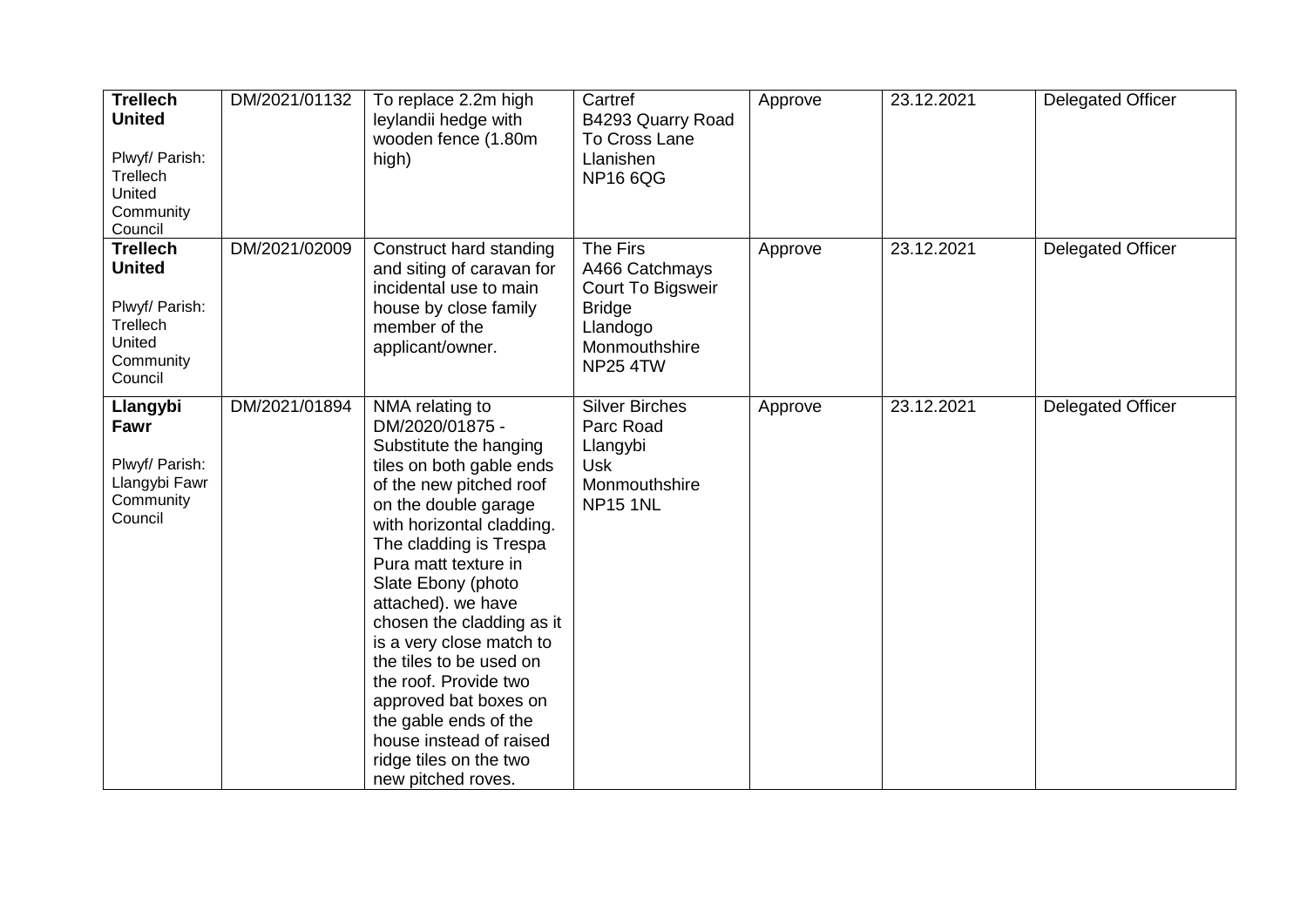| Llangybi<br>Fawr<br>Plwyf/ Parish:<br>Llangybi Fawr<br>Community<br>Council | DM/2021/01994 | Non material<br>amendments in relation<br>to planning permission<br>DM/2021/00926 -<br>change horizontal cedar<br>wood boarding to front<br>elevation to horizontal<br>cedar wood coloured<br><b>UPVC</b> bu Duracid                                                                                                                                                   | St Tegfedd Cwrt<br><b>Church Road</b><br>Llandegveth<br>Newport<br><b>NP18 1HX</b>                   | Approve                                    | 23.12.2021 | <b>Delegated Officer</b> |
|-----------------------------------------------------------------------------|---------------|------------------------------------------------------------------------------------------------------------------------------------------------------------------------------------------------------------------------------------------------------------------------------------------------------------------------------------------------------------------------|------------------------------------------------------------------------------------------------------|--------------------------------------------|------------|--------------------------|
| <b>St</b><br>Kingsmark<br>Plwyf/ Parish:<br>Chepstow<br><b>Town Council</b> | DM/2021/01682 | <b>Second Storey Side</b><br>Extension.                                                                                                                                                                                                                                                                                                                                | 14 Danes Close<br>Chepstow<br>Monmouthshire<br><b>NP165SL</b>                                        | Approve                                    | 23.12.2021 | <b>Delegated Officer</b> |
| <b>Thornwell</b><br>Plwyf/ Parish:<br>Chepstow<br><b>Town Council</b>       | DM/2020/01168 | Erection of a new two<br>bedroom dwelling.                                                                                                                                                                                                                                                                                                                             | 131 Maple Avenue<br><b>Bulwark</b><br>Chepstow<br>Monmouthshire<br><b>NP16 5RT</b>                   | Approved<br>Subject To<br>S <sub>106</sub> | 23.12.2021 | <b>Delegated Officer</b> |
| <b>Devauden</b><br>Plwyf/ Parish:<br>Devauden<br>Community<br>Council       | DM/2021/00160 | Non-material<br>amendment to planning<br>consent DM/2018/01741<br>(and NMA<br>DM/2020/01832):-<br>Reduce ridge height to<br>plots 14 and 15.<br>Provision of air source<br>heat pumps for all homes<br>heating systems.<br>Installation of solar<br>panels of plots 1-5.<br>Occupation of homes in<br>line with the approved<br>phasing/footpath<br>construction plan. | Land Off Well Lane<br>For Development Of<br>15 Houses<br>Cwm-fagor Road<br>Devauden<br>Monmouthshire | Approve                                    | 30.12.2021 | <b>Delegated Officer</b> |